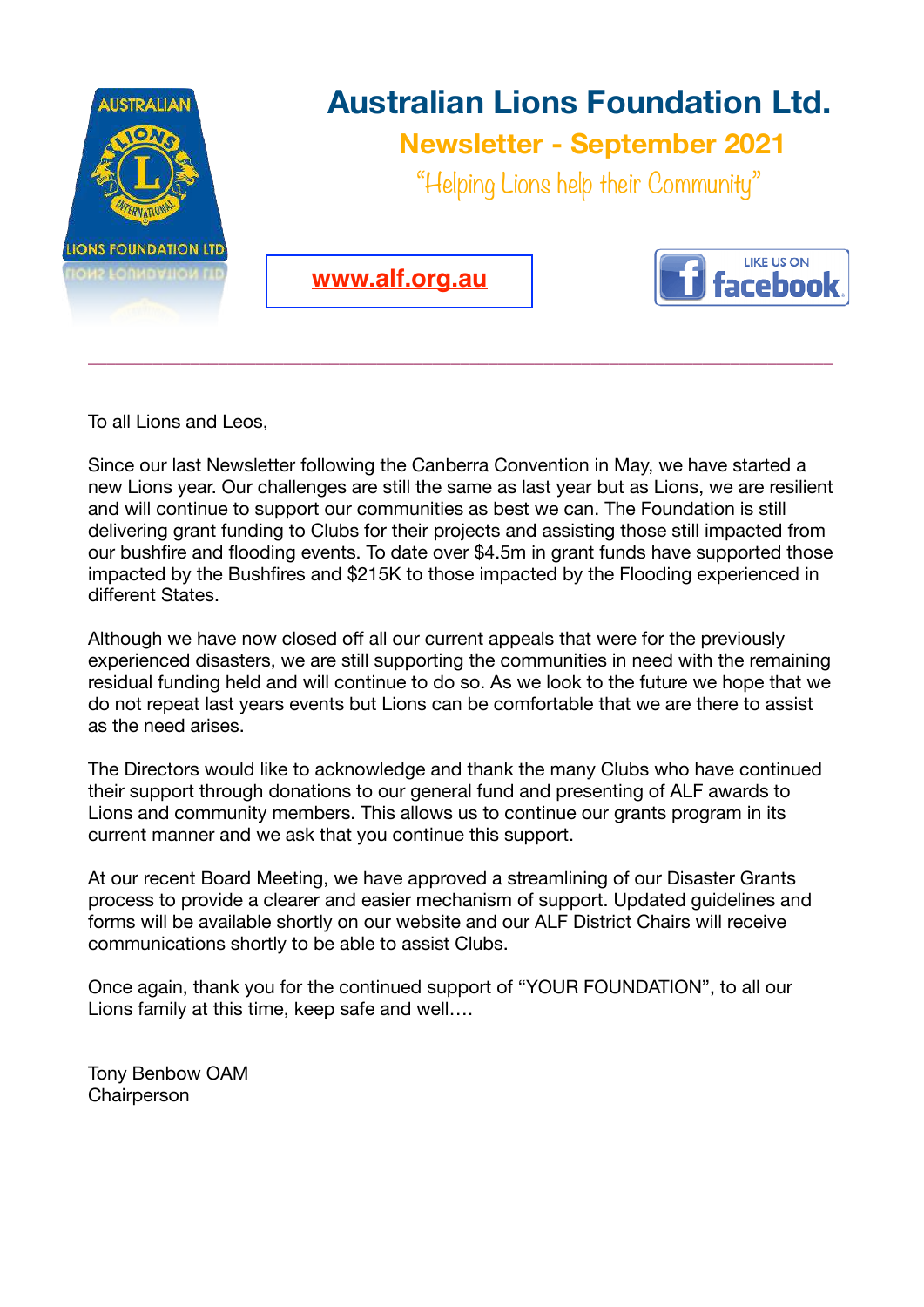

## **Grants Approved and Ratified**

25-Aug-21

**Directors Board Meeting** 

**August 2021 via Zoom** 

## ALF DIRECTORS MEETING-------> **MEETING \*ZOOM HELD 27th AUGUST 2021 GENERAL GRANTS REPORT of PDG Ken Hallam for the ALF NEWSLETTER** GENERAL GRANT APPLICATIONS WHICH WERE RATIFIED OR OTHERWISE DEALT WITH AT MEETING -

| Grant<br><b>No</b>                                                                                          | Club                               | <b>Dist</b>    | <b>Project</b>                                                                | Amount<br><b>Approved</b> |
|-------------------------------------------------------------------------------------------------------------|------------------------------------|----------------|-------------------------------------------------------------------------------|---------------------------|
|                                                                                                             |                                    |                | <b>Carried Over from Previous MD Conv 5/10May2021 Meeting</b>                 |                           |
| 2292                                                                                                        | <b>Nimmitabel</b>                  | N <sub>2</sub> | Landscaping & Plaques: Stage 2 Nimmitabel "Bell" AIP                          | \$4,580                   |
|                                                                                                             |                                    |                | <b>General Grant Appins lodged since Previous Meeting MD Conv 5/10May2021</b> |                           |
| 2293                                                                                                        | <b>Medowie</b>                     | N3             | <b>Outdoor Exercise Equipment for Medowie AIP&gt;FF, Cstg, CnApp</b>          | \$15,000                  |
| 2294                                                                                                        | <b>Quirindi</b>                    | <b>N1</b>      | <b>Two Paliative Care Chairs for Eloura Aged Care</b>                         | \$709                     |
| 2295                                                                                                        | <b>Kiama</b>                       | N <sub>2</sub> | <b>Vehicle to assist Re-cycling project</b>                                   | \$14.000                  |
| 2296                                                                                                        | <b>Rollingstone &amp; District</b> | Q <sub>2</sub> | Ten new iPads for Rollingstone State School                                   | \$2,000                   |
| 2297                                                                                                        | <b>Aberdeen</b>                    | N3             | <b>Lions Mowing Equip to maintain Aberdeen Parks &amp; Scout Hall</b>         | \$2,598                   |
| 2298                                                                                                        | <b>Warragul</b>                    | V <sub>3</sub> | <b>Medical Equipment for West Gippsland Healthcare</b>                        | \$15,000                  |
| 2299                                                                                                        | <b>Collarenebri</b>                | <b>N1</b>      | <b>Air-Comfort Bed Chair for Collarenebri MPHealth Service</b>                | \$6,118                   |
| 2300                                                                                                        | Lilydale                           | T <sub>1</sub> | <b>Community Mens Shed for Lilydale AIP&gt;FF&amp;Costg</b>                   | \$10,000                  |
| 2301                                                                                                        | <b>Corio Norlane</b>               | V <sub>2</sub> | Mini Rail enquiry - Delay & lapsed. Docs Later lodged GA 2313                 | <b>Lapsed</b>             |
| 2302                                                                                                        | <b>Busselton</b>                   | W <sub>2</sub> | <b>Vehicle for Regional Youth Driver Educatn Program</b>                      | \$7,720                   |
| 2303                                                                                                        | <b>ArmadaLe Kelmscott</b>          | W <sub>2</sub> | <b>Baby Mannikin for Armadale Hospital Neonatal Dept</b>                      | \$4,892                   |
| 2304                                                                                                        | <b>Townsville Northern Subut</b>   | Q <sub>2</sub> | <b>Equipment for Townsville Hospital (Brighter Lives Fndn)</b>                | \$6,650                   |
| 2305                                                                                                        | <b>Peterborough &amp; District</b> | C <sub>1</sub> | <b>Defibrillator Heart Start for Peterborough Mens Shed</b>                   | \$749                     |
| 2306                                                                                                        | <b>Wyoming East Gosford Ce</b>     | N3             | Wheelchair Van for severely disabled 24 y/o AIP>FF                            | \$12,755                  |
| 2207                                                                                                        | <b>Green Point Avoca</b>           | N <sub>3</sub> | <b>Two Park Settings for Jirramba Park Saratoga</b>                           | \$1,500                   |
| 2308                                                                                                        | <b>Cambridge Park obo Zone</b>     | <b>N5</b>      | <b>ICARE Tonometer for Nepean Hosp Emergency Dept AIP&gt;FF</b>               | \$3,000                   |
| 2309                                                                                                        | <b>Nunawading</b>                  | V <sub>5</sub> | <b>Marquee for Community Radio Station 98.1FM</b>                             | \$900                     |
| 2310                                                                                                        | <b>Vasse</b>                       | W <sub>2</sub> | Tovertafel Table - Dementia Unit William Carey Court AIP>FF                   | \$6,818                   |
| 2311                                                                                                        | <b>Gosnells</b>                    | W <sub>2</sub> | <b>Wheelchair Van for severely disabled child</b>                             | \$15,000                  |
| 2312                                                                                                        | <b>Sebastopol &amp; District</b>   | $V1-4$         | <b>Special Wheelchair for recently quadriplegic man</b>                       | \$2,500                   |
| 2313                                                                                                        | <b>Corio Norlane</b>               | V <sub>2</sub> | Mini Railway - free community & education use, & tourism                      | \$15,000                  |
| 2314                                                                                                        | <b>Soldiers Point</b>              | N <sub>3</sub> | <b>Library Furniture for Bobs Farm Public School</b>                          | \$4,800                   |
| 2315                                                                                                        | <b>Mount Panorama</b>              | <b>N4</b>      | <b>Website Development - Admin thus Not Within Guidelines</b>                 | <b>NWG</b>                |
| 2316                                                                                                        | <b>Oatley</b>                      | <b>N5</b>      | <b>Paediatric and Birth Unit Equipment for St. George Hospital</b>            | \$15,000                  |
| 2317                                                                                                        | <b>Cessnock</b>                    | N <sub>3</sub> | <b>Equipment for 2CHR FM Hunter Community Radio</b>                           | \$1,453                   |
| 2318                                                                                                        | <b>Benalla</b>                     | V <sub>6</sub> | <b>New Driver Reviver Food Truck project</b>                                  | \$15,000                  |
|                                                                                                             |                                    |                | **Total \$ value GAs Approved at the above Meeting                            | \$183,742                 |
| 26 <= New GAs Received (excl. Invalid Appins). Number Approved =<br>25<br>**From Last Mtg to Report Date--> |                                    |                |                                                                               |                           |
| **This represents 1 GA rec'd every                                                                          |                                    | 4.1            | **Average GA Approved= \$<br>days!                                            | 7.350                     |

PDG Ken Hallam, General Grants Chairman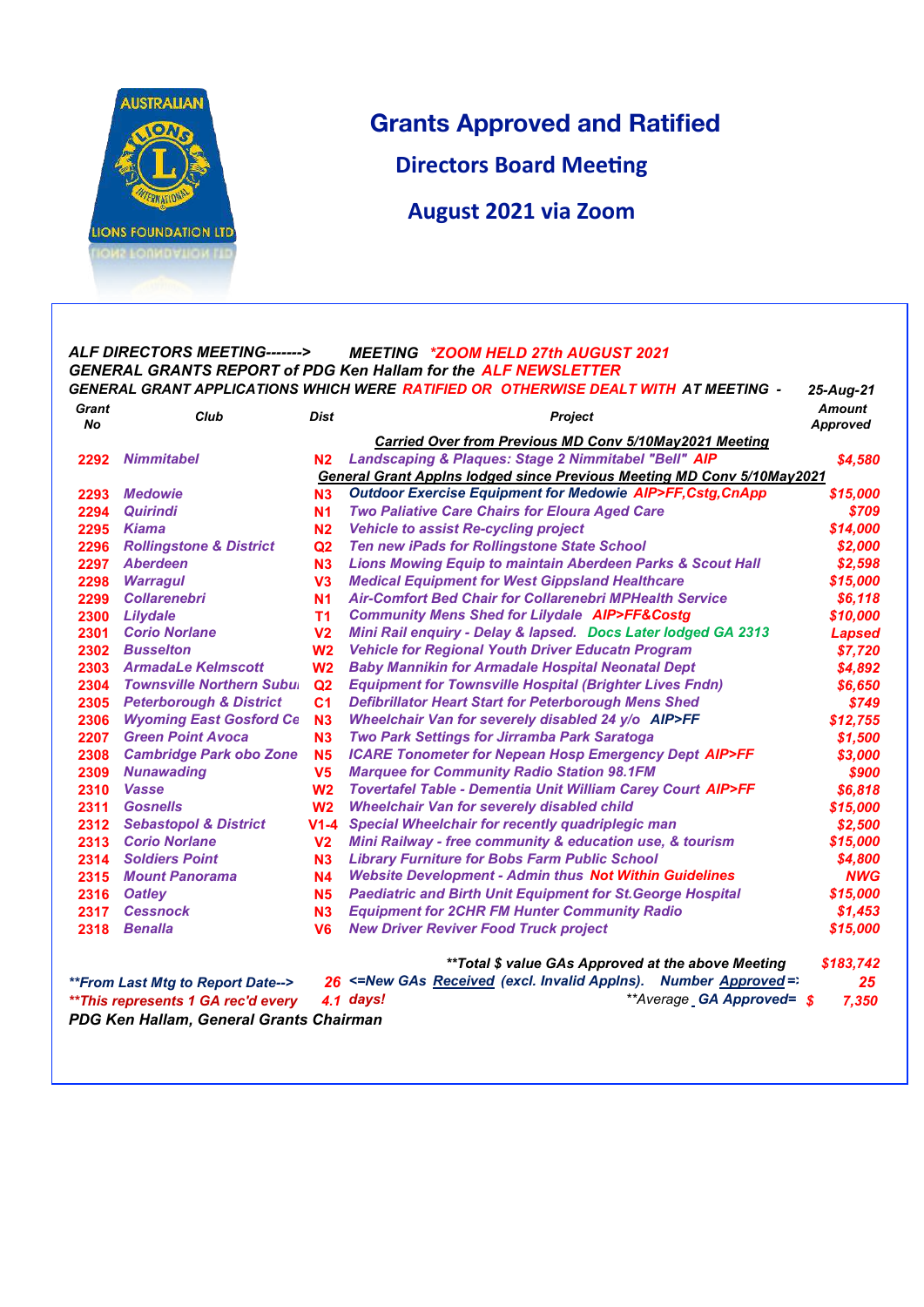

## **Club Projects Supported by ALF**

While many parts of Australia are still experiencing hardship due to COVID - 19 lockdown, it is good to see that for the most part Lions are still getting on with the job where they can, helping their communities in many ways.



Quirindi Lions Club (N1) were instrumental in funding 2 Palliative Care Chais for the Eloura Aged Care Facility.



Hard Court All Purpose Weather Cover for Balaklava Community Children's Centre.

Balaclava & District Lions Club (C1)



Murray Bridge Lions Club (C2) recently presented a Procedural Trolley to Murray Bridge Hospital Emergency Department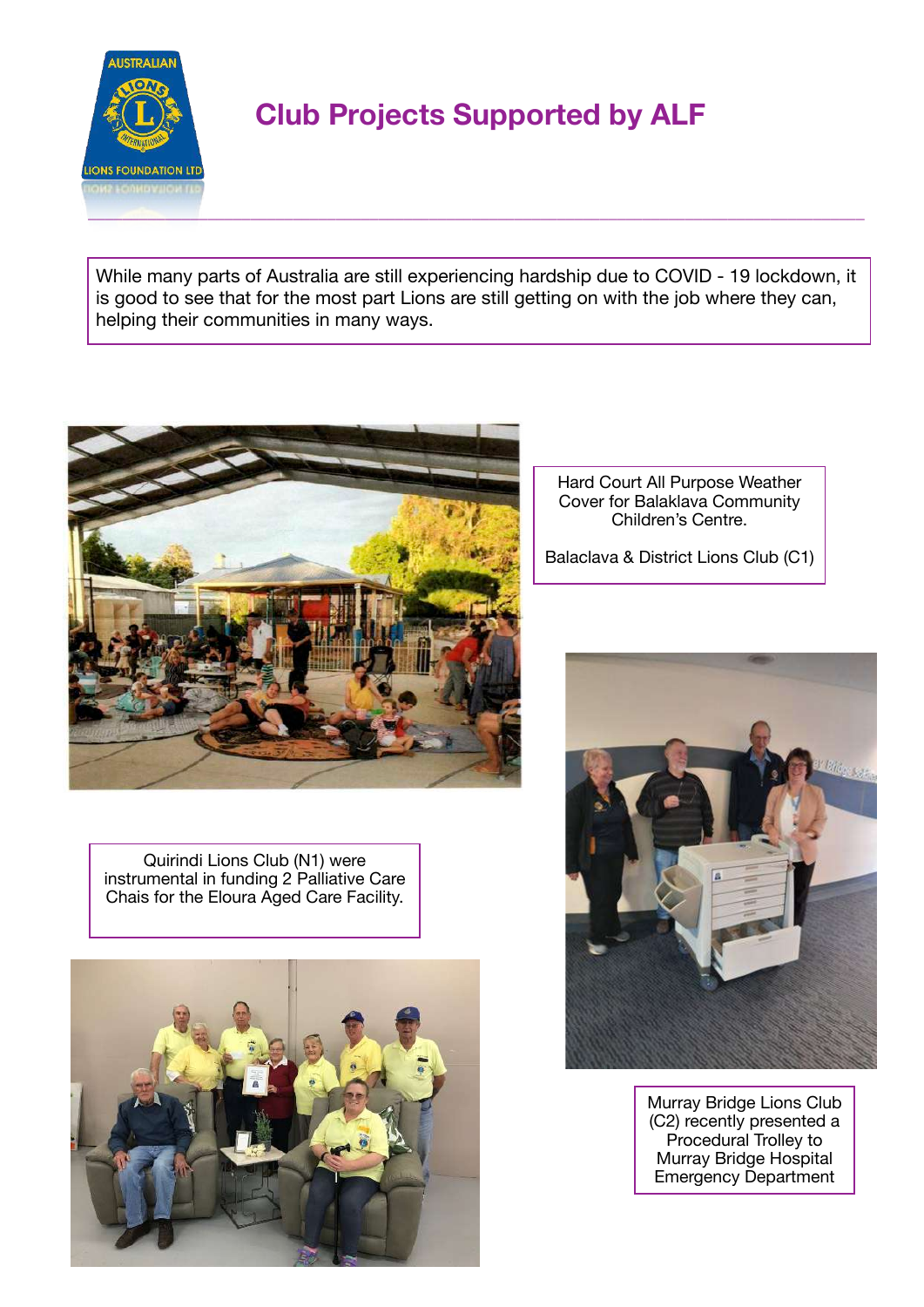Aberdeen Lions Club (N3) were recently able to purchase mowing equipment to maintain Aberdeen Parks and the local Scout Hall grounds.





Mandurah and Falcon Lions Clubs (W2) combined to assist with the purchase of a specially modified vehicle for a young man in their local community.